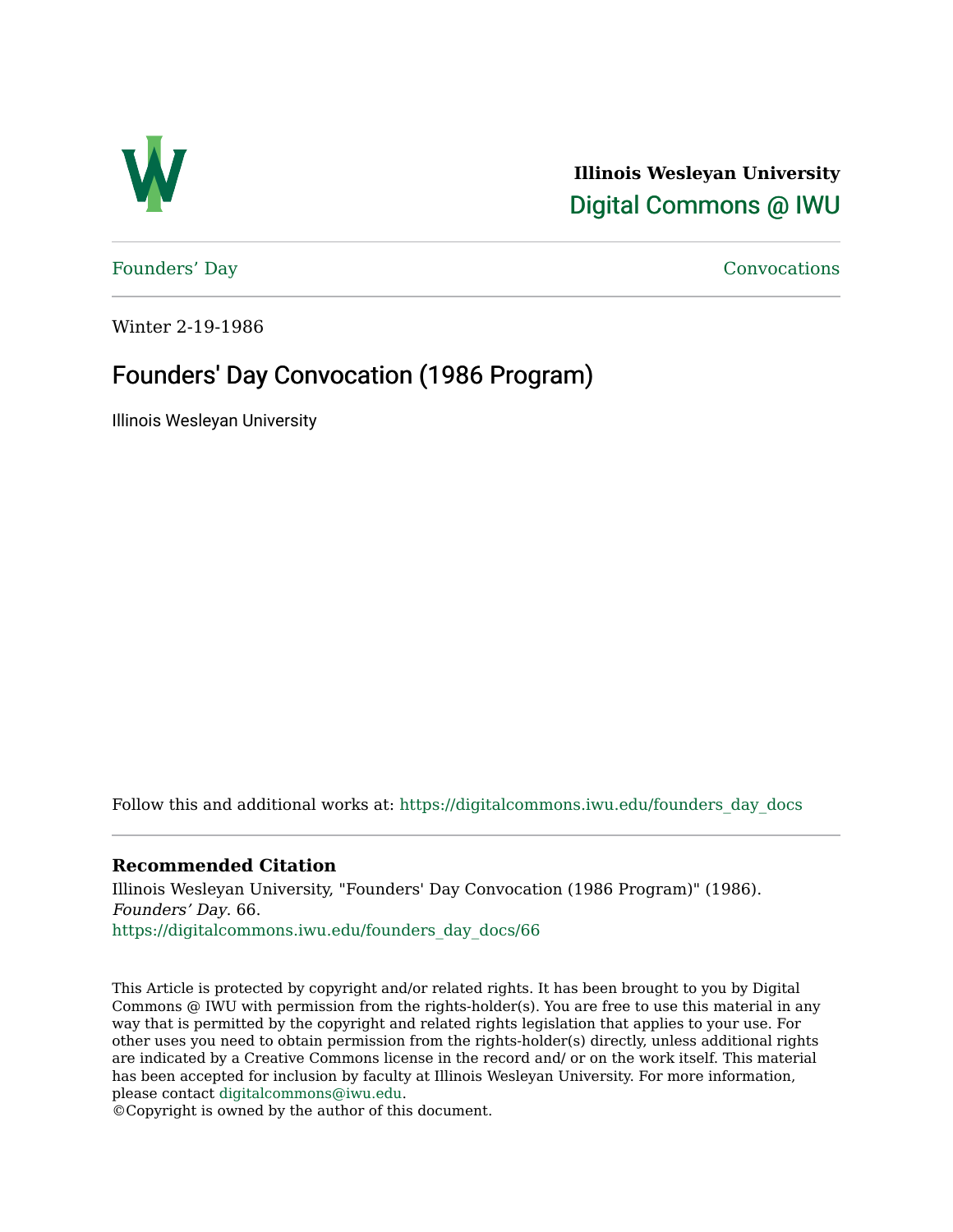# Illinois Wesleyan University

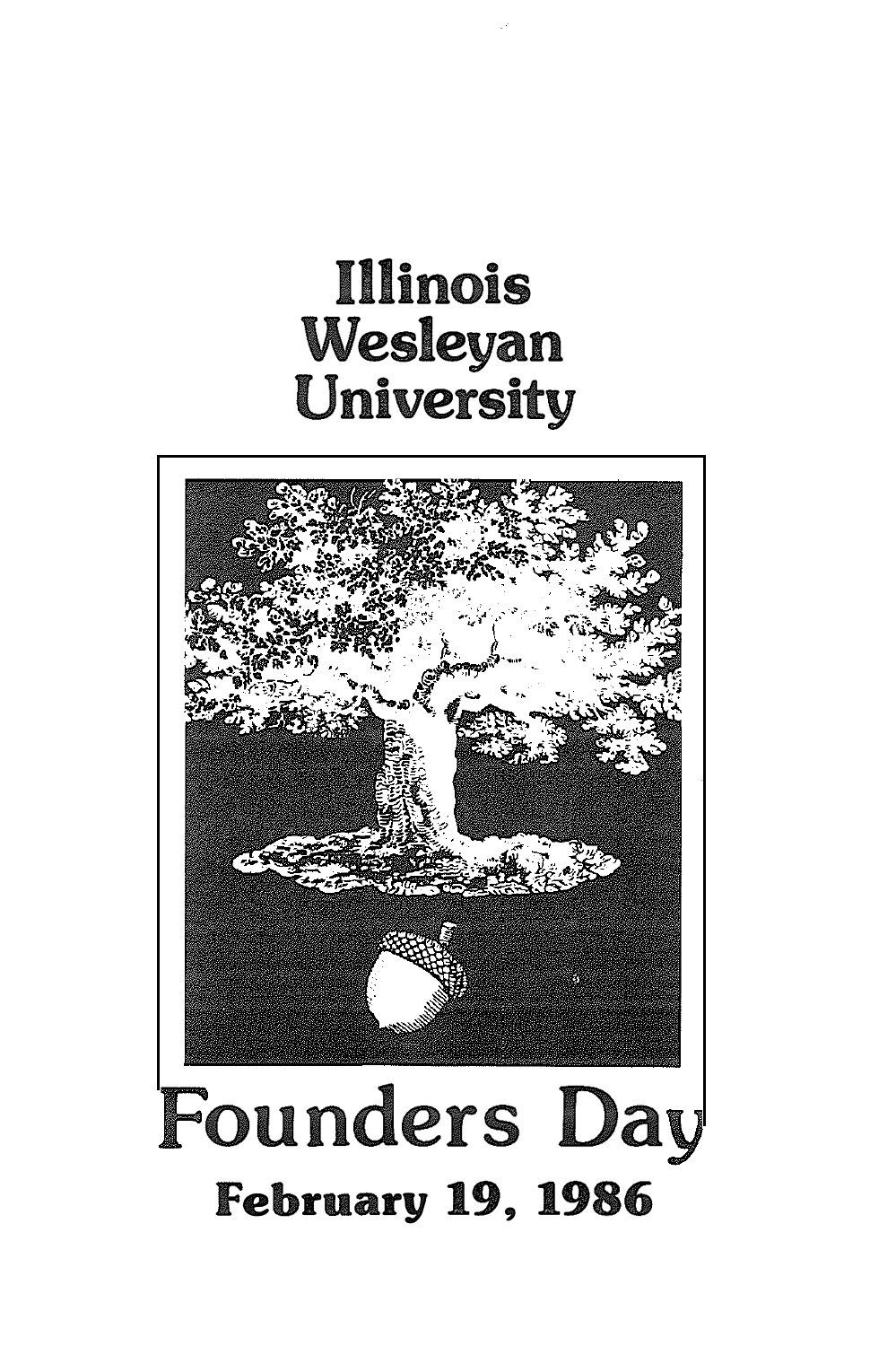

#### ROBERT E. PAGE '58 President and Publisher, The Chicago Sun-Times

Robert E. Page brought a distinguished record with him to Chicago when he was named president and publisher of the Chicago Sun-Times in January 1984. He had previously revitalized the stagnant Boston Herald, increasing its circulation by more than 27 percent, and served as general manager of the San Antonio Express News, both properties of News Corporation Limited, owned by Australian media magnate Rupert Murdoch.

As a reporter and executive with United Press International for 20 years, Page was the wire service's midwest business manager in Chicago from 1964 to 1967 before moving on to other executive assignments in New York, Boston, London and Hong Kong. He was UPI's youngest vice president at the time he headed its Asian operations in 1972. He rose to vice president and general manager before leaving UPI in 1980.

Page's assignment with the Sun-Times marked a return home to Illinois where he was born, attended college and started his newspaper career on the old Illinois State Joumal in Springfield in 1952 as a teen age sports reporter.

In addition to his responsibilities at the Sun-Times, he also serves as chairman of the News America Syndicate, worldwide distributor of such popular features as the columns of Ann Landers, Carl Rowan and Evans and Novak, as well as comic strips and other newspaper features.

In 1979 Illinois Wesleyan honored Page as Outstanding Alumnus. He is a member of the Society of Professional Journalists, Sigma Delta Chi, and Sigma Chi social fraternity, which recognized him as a Significant Sig in 1981.

He is married to Nancy Merrill, a television news interviewer, and is the father of two sons, Douglas and Stephen, and two stepdaughters, Christina and Amanda.

In Chicago, Page is a principal of Chicago United and a member of the boards of the Chicago Central Area Committee, American Cancer Society, the Chicago Association of Commerce and Industry and the Lyric Opera.

He is a trustee of Mundelein College, the Illinois Better Schools task force and is actively involved with the Chicago Boys and Girls Club and the Better Boys Foundations.